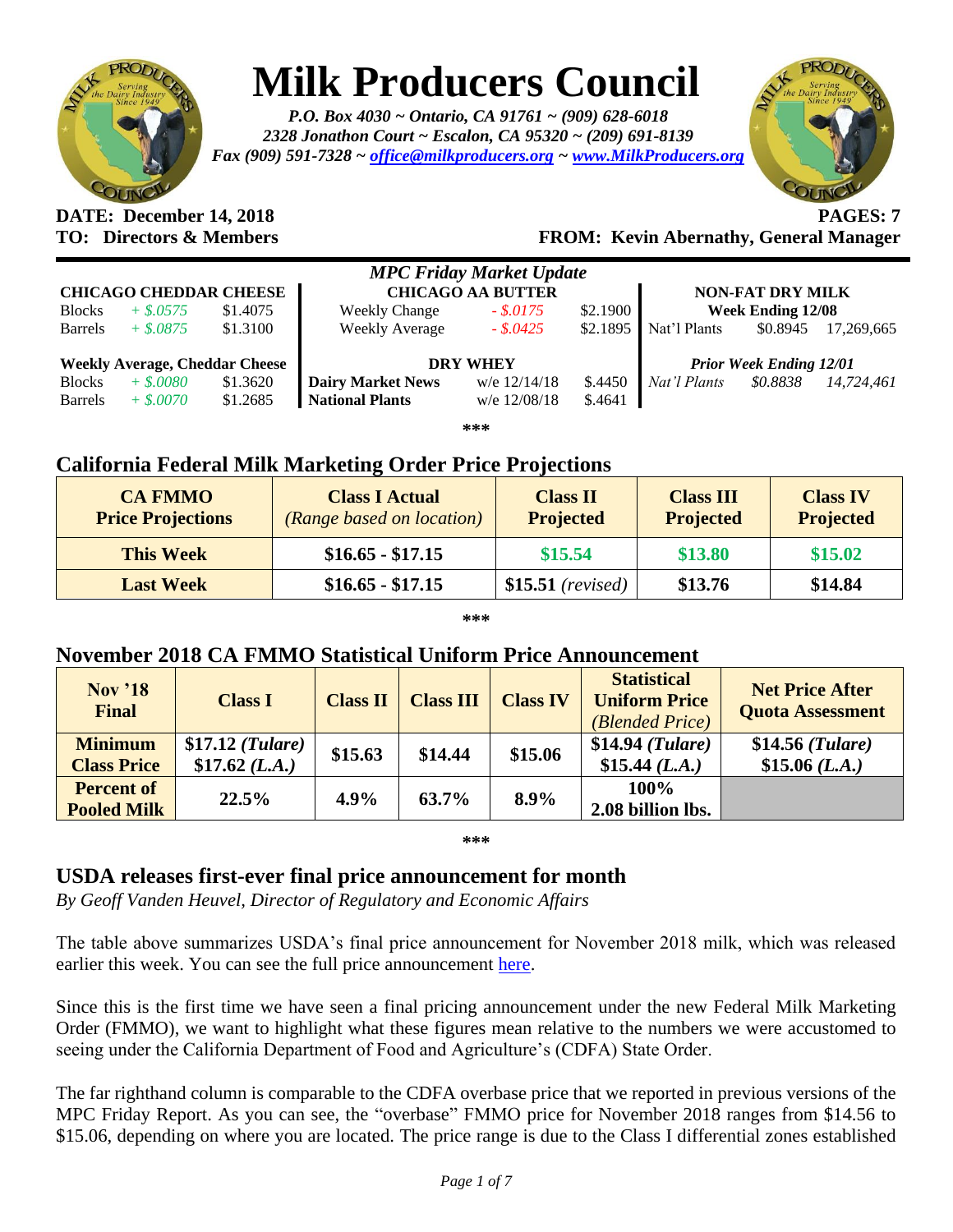by the FMMO. Interestingly, we estimate that the overbase price for last month's milk under CDFA's State Order would have been \$14.20. A switch to the FMMO means producers are seeing \$0.36 to \$0.86 per cwt. more for their November milk.

Another interesting observation in last month's pricing announcement has to do with the amount of milk pooled under the FMMO. As you may recall, only Class I milk is required to be pooled under the FMMO, unlike the State Order that required all milk be pooled.

Last month, 2.08 billion lbs. of milk were pooled in the FMMO compared to 3.18 billion lbs. under the State Order in November 2017, about 35% percent less milk overall. A significant volume of Class IV milk was not pooled last month, accounting for only 8.9% of the pool, thereby increasing other Classes' share of the pool compared to historical figures. By contrast, State Order 4a milk (Class IV in the FMMO) accounted for 32.5% of pooled milk in 2017. Keep in mind, this is just one month of data and processors have the option to pool or depool monthly.

We'll continue to analyze and report information about the Federal Milk Marketing Order to you with the hope that you find it interesting and valuable.

\*\*\*

### **Market commentary**

*By Sarina Sharp, Daily Dairy Report,* [sarina@dailydairyreport.com](mailto:sarina@dailydairyreport.com)

#### *Milk & Dairy Markets*

The dairy markets slumped on Monday. December through April Class III futures dropped to new life-of-contract lows. The same is likely true for dairy producer morale. CME spot Cheddar blocks fell to the lowest level in 18 months. But that was low enough; the markets moved convincingly higher for the rest of the week. Blocks closed at \$1.4075 per pound, up  $5.75¢$  from last Friday. Barrels jumped  $8.75¢$  to \$1.31. Spot whey improved as well, climbing  $1.25¢$  to  $45¢$ . That helped Class III futures to a much better finish. Most contracts gained  $20¢$  to  $30¢$ . Still, December Class III is \$13.80 per cwt. and first-quarter futures average \$14.64. While the improvement is welcomed, there is no promise of prosperity in the next few months.



The dairy markets are depressed and the impact is obvious, particularly in the Eastern half of the nation. Dairy cow slaughter is 5% ahead of the 2017 pace, despite the smaller milk cow herd. Some dairy producers are taking a heavy discount on their cull cows to ensure shackle space at overcrowded slaughterhouses. Only the best heifers and milk cows command a price that recognizes their value as a dairy animal and not just a source of ground beef. Many dairy producers are looking to sell a share of their assets, hoping to raise enough cash to survive until prices improve, but there are precious few buyers. Supply vastly outweighs demand for dairy assets. Livestock, feed stock, and rolling stock are offered at firesale prices.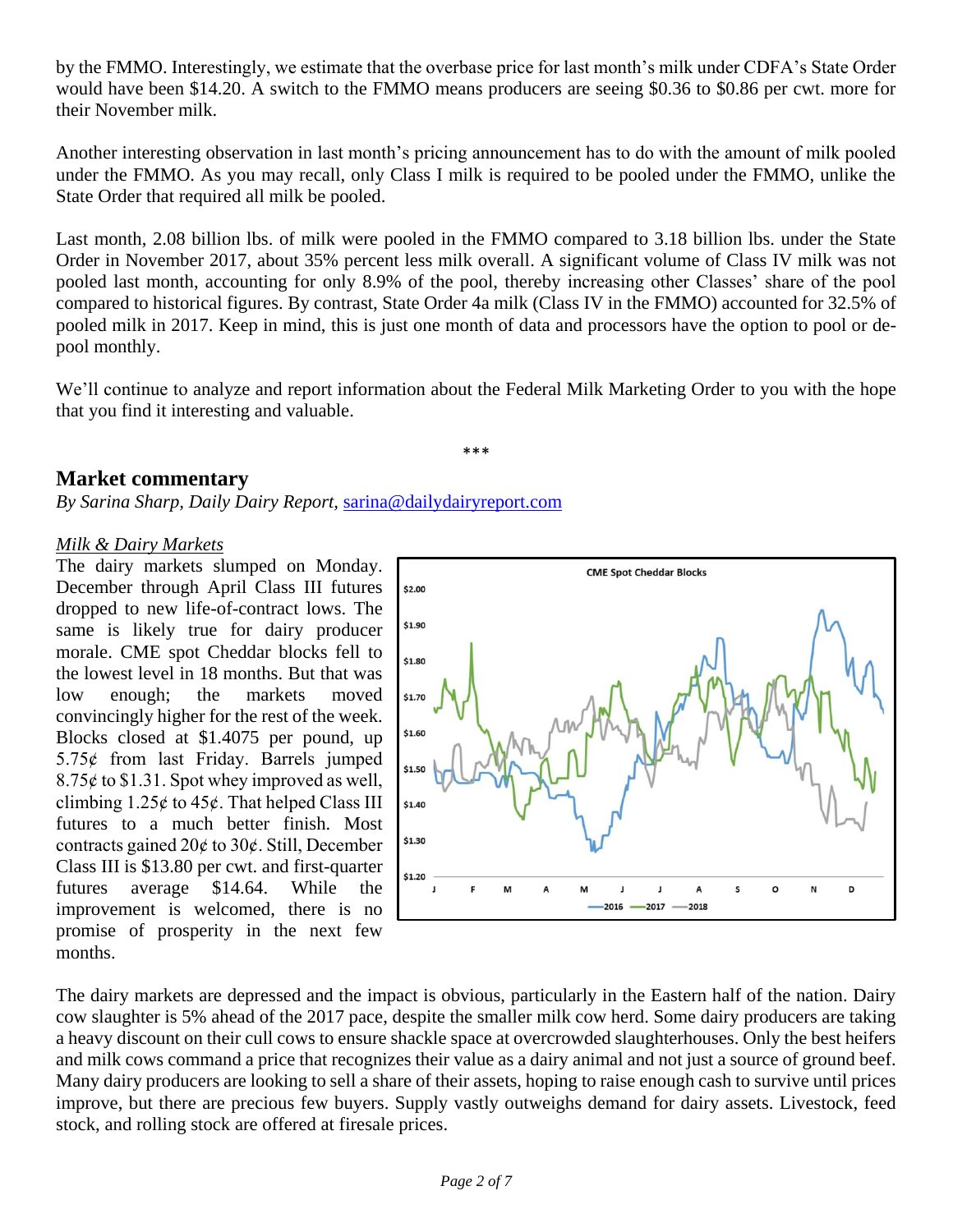This suggests that contraction in the dairy herd is accelerating, and milk production may follow. In October, lower milk output in the East was more than offset by gains in the West. But heavy rains in Texas in November and a recent wave of sellouts across the nation indicate that year-over-year growth in milk output may soon be lower than the already languid 0.8% increase reported for October. Over the past six weeks, slaughter in the East and the West has outpaced year-ago volumes by wider margins, suggesting that liquidations may have sped from a trot to a canter.



This will buoy milk prices. Indeed, it is already boosting some markets. CME spot nonfat dry milk (NDM) jumped  $5.5¢$  this week to  $94¢$ , an 18-month high. Spot butter prices slipped  $1.75¢$  to \$2.19, which slowed the advance in the Class IV market. Class IV futures are mostly  $15¢$  to  $35¢$ better than they were last Friday. The firstquarter average is none too exciting, at \$15.24, but it's still  $60¢$  higher than Class III.

Lower milk powder output, tightening stocks, and rising prices clearly reflect the decline in milk production in the Eastern U.S. and stagnation in Europe. In October, European milk output was likely close to prior year levels, consistent with steady

output in September. While milk production is growing relentlessly in Ireland and Poland, it is slowing in Germany and France. Through September, European skim milk powder (SMP) output lags 2017 by 1.5%.

This week the European Commission sold 133.5 million pounds of SMP from its Intervention stockpile at a minimum price of  $\epsilon$ 1,451 per metric ton, the equivalent of NDM at  $80¢$  per pound. That's not bad for such stale product. In fact, this week's tender commanded the largest volume and highest minimum price since the Commission began moving powder out of Intervention two years ago. The stockpile has dwindled to 170.4 million pounds, down from a peak of more than 800 million pounds. Exports have helped immensely. European SMP exports are 4.1% higher than 2017, thanks to a 40.9% year-overyear jump in October. In the U.S., January through October NDM



shipments are up 25.3% from the record-breaking volumes of 2017.

The uptrend in milk powder prices, and to a lesser extent Class IV futures, is likely to continue. As milk supplies tighten, there will be fewer trucks waiting in line at the drier, aside from the typical holiday swell. Won't less milk translate to less cheese as well? In short, probably not, or at least not enough to matter much. According to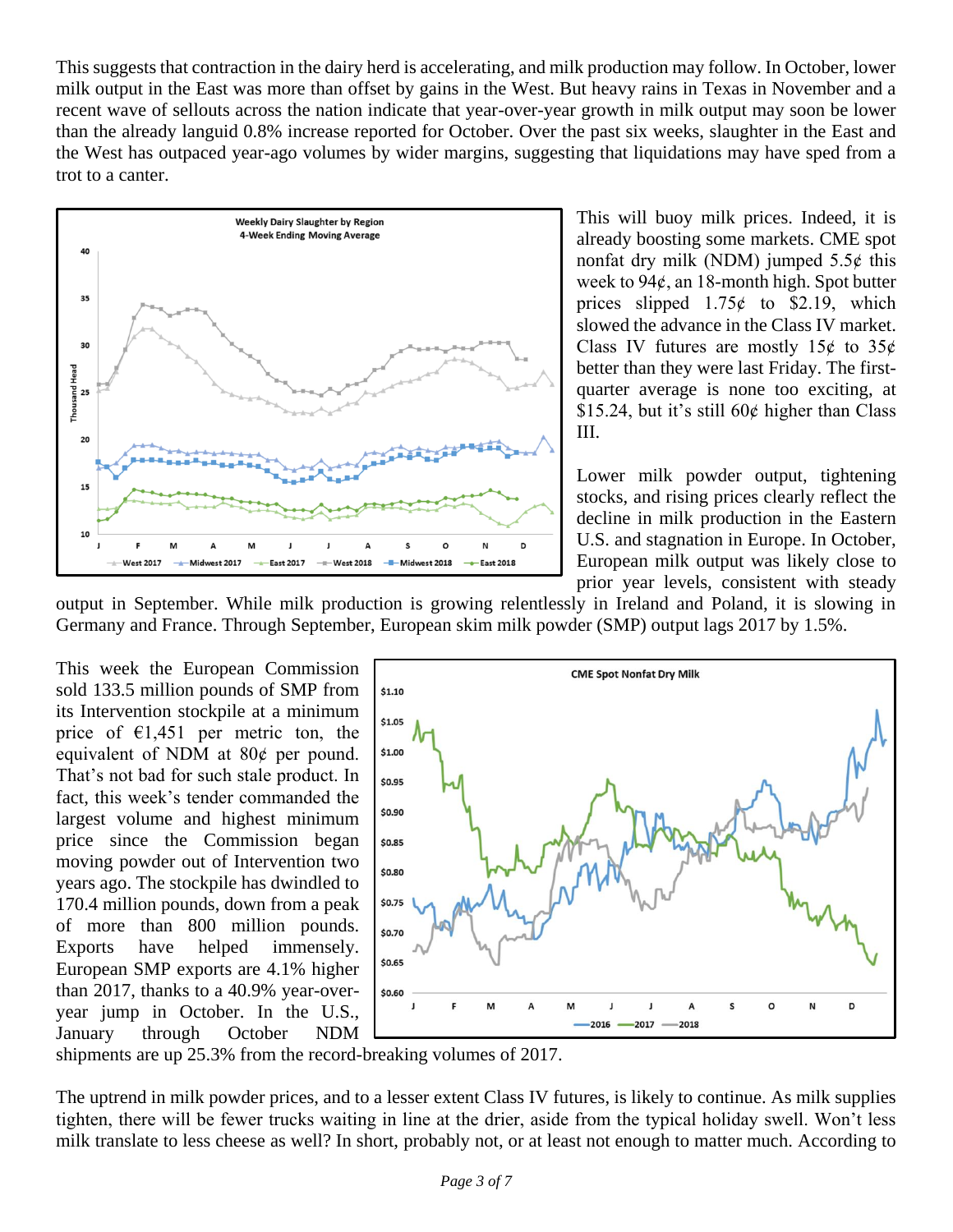

USDA's *Dairy Market News*, while "Midwestern cheese contacts are hopeful for some bullish movements in 2019" due to lower milk output in the region, they have no plans to slow production. "A few producers suggest they plan to go to a full schedule at the onset of 2019, returning to a seven-day workweek." Meanwhile, "Cheese production schedules are very active in the West, following milk output movements. Most cheese processing facilities are running either at full capacity or close to it. Stocks are more than enough to fulfill the needs of buyers. As inventories surpass demand, prices remain low."

While dairy producers would be better

off if milk shifted away from Class III and into the "higher of" Class IV products, most processors don't have much flexibility or the incentive to move milk around that way. Most commodity-style cheese plants have contracted the bulk of their raw milk needs. They may take on fewer loads of cheap spot milk than they did last year and run near capacity, rather than beyond it. But any decline in overtime is more than offset by new and expanded cheesemaking facilities. There is room for improvement in cheese prices from these very low levels, but a sustained rally will have to be driven by demand. Supplies remain heavy and output continues to grow.

#### *Grain Markets*

China delivered on its promise to import U.S. soybeans. U.S. exporters report at least 35 cargoes of soybeans committed to go to China. More official data from USDA's weekly export report showed 1.1 million metric tons of soybeasn committed to move to China. It's not enough. Even if China were to purchase many times that amount, U.S. soybean stocks would still reach all-time highs. Soybean futures are at least a dollar – and perhaps two – higher than current inventory projections warrant. Despite this week's export headlines, January soybeans slipped  $3¢$  to \$9.1375 per bushel. Corn futures settled  $0.75¢$  lower, at \$3.8475.



#### \*\*\*

#### **Congress passes a Farm Bill**

*By Geoff Vanden Heuvel, Director of Regulatory and Economic Affairs*

In the end, after months of partisan haggling, the Farm Bill was passed this week with overwhelming majorities in both the House and Senate. Reports in the general media say that dairy farmers got a safety net upgrade in this bill and I would agree with that. Are happy days here again? No, dairy farmers would be much happier if we had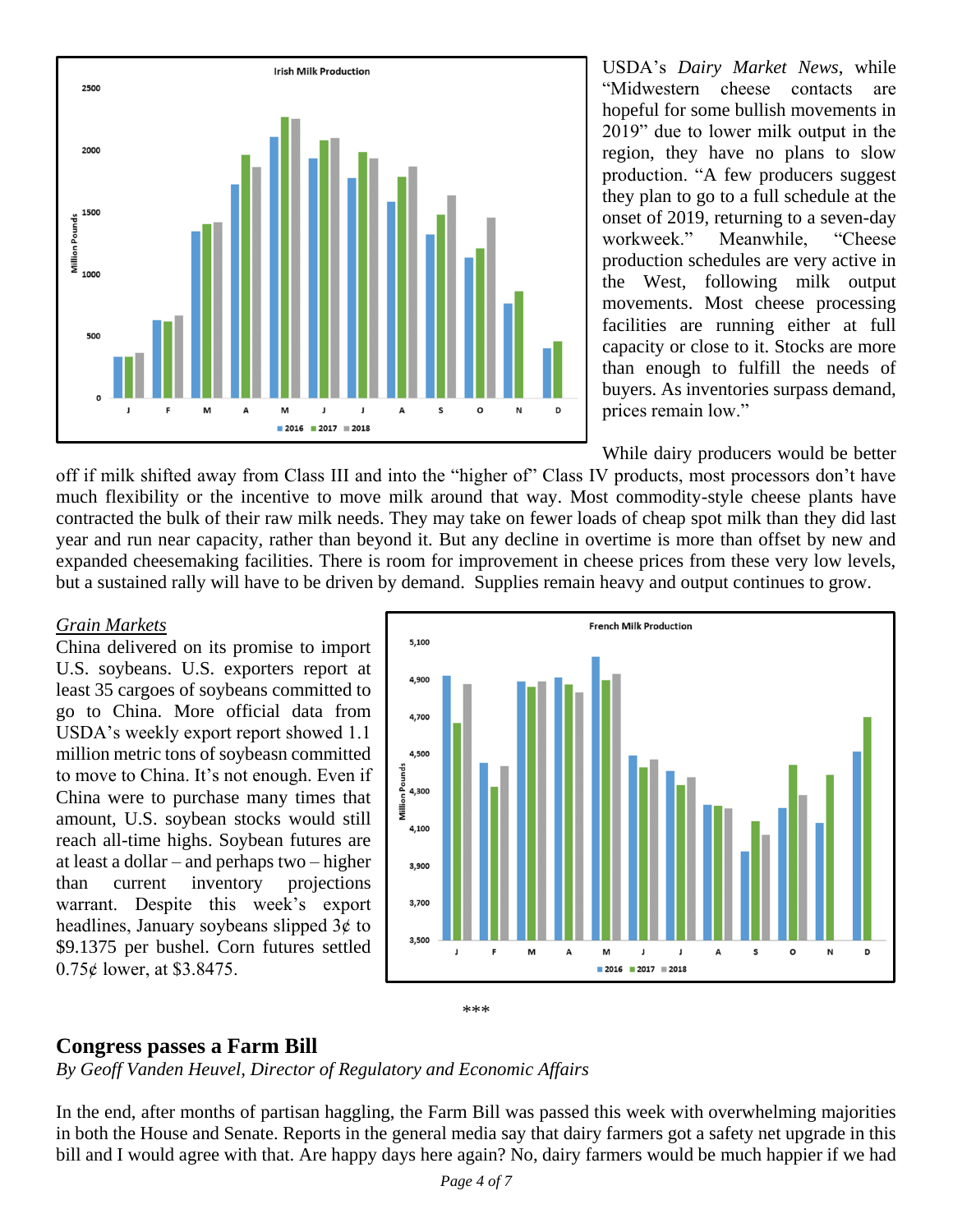profitable milk prices, but the upgrades in the Farm Bill will be meaningful to many producers in the U.S. So, here is what we got.

The revised program is now called the Dairy Margin Coverage program, DMC for short. It is still focused on the margin between the monthly "all milk" price and a national representative feed cost calculation based on corn, soybean meal and alfalfa prices. Every month this national margin is calculated and producers who participate in the program can obtain heavily subsidized coverage that will make direct cash payments when the actual margin is smaller than the margin the producer chose to buy coverage for. The catch is that the really smoking good deal is for coverage on the first 5 million pounds of annual production. (5,000,000/365 days is 13,700# per day, about 200 cows)

On this first 5 million pounds of annual production, you can buy coverage for a margin as high as \$9.50 per cwt. Analysis of historical prices shows that coverage at the \$9.50 level will trigger payments over half of the time. You can obtain this coverage for a premium of \$0.15 per cwt. But there is more. If you commit up front to buy this elevated level of coverage for all five years of the Farm Bill, there is a 25% discount in the premium, taking the cost down to \$0.1125 per cwt. But there is still more, if you bought MPP coverage in the years 2014-2017, and you paid more in premium than you received in indemnity payments, you can get a refund of part of your premium. You can choose to apply 75% of that refund to premiums that will be due if you decide to participate in the DMC, or you can get a 50% refund in cash, even if you are no longer in operation.

So what is the deal for producers who ship more than 5 million pounds per year? The rules have been changed so that large dairies can buy the 5 million pounds of tier 1 coverage for the very low price and if they buy the higher coverage levels (\$8.50, \$9.00 or \$9.50) for the first 5 million pounds of annual production, then they can access tier 2 coverage for the rest of their production up to a total of 95% of the volume. The \$5 margin coverage cost in tier 2 has been reduced to \$0.005 which also qualifies for the 25% discount (\$0.00375 per cwt.) if committed to for the full 5 years of the farm bill up front. In addition, all restrictions on participating in the two government-subsidized dairy crop insurance programs, LGM Dairy and the new Dairy Revenue Protection program, while simultaneously participating in the DMC program have been lifted. And by the way, the refund of any net premiums paid for MPP coverage for the years 2014-2017 can also be applied to premiums that might be due for participation in the new DMC program.

| <b>Coverage Level</b> | Tier 1 (first 5 million pounds) |                 | Tier 2 (over 5 million pounds) |            |
|-----------------------|---------------------------------|-----------------|--------------------------------|------------|
|                       | Premium                         | w/Discount      | Premium                        | w/Discount |
| \$9.50                | \$0.1500                        | \$0.1125        | n/a                            | n/a        |
| \$9.00                | \$0.1100                        | \$0.0825        | n/a                            | n/a        |
| \$8.50                | \$0.1050                        | \$0.0787        | n/a                            | n/a        |
| \$8.00                | \$0.1000                        | \$0.0750        | \$1.8130                       | \$1.3600   |
| \$7.50                | \$0.0900                        | \$0.0680        | \$1.4130                       | \$1.0600   |
| \$7.00                | \$0.0800                        | \$0.0600        | \$1.1070                       | \$0.8300   |
| \$6.50                | \$0.0700                        | \$0.0525        | \$0.6500                       | \$0.4880   |
| \$6.00                | \$0.0500                        | \$0.0375        | \$0.3100                       | \$0.2330   |
| \$5.50                | \$0.0300                        | \$0.0225        | \$0.1000                       | \$0.0750   |
| \$5.00                | \$0.0050                        | \$0.0038        | \$0.0050                       | \$0.0038   |
| \$4.50                | \$0.0025                        | \$0.0019        | \$0.0025                       | \$0.0019   |
| \$4.00                | \$0.0000                        | $\mathcal{S}$ - | $\mathcal{S}$ -                |            |

The DMC rate chart looks like this:

Additionally, Congress instructed USDA to review the data used in the calculation of the feed cost in the DMC to see if it actually represents the average dairy feed costs dairy farmers pay. They also instructed USDA to do a study that evaluates the difference in the cost between the use of corn silage and the cost of corn. And they ordered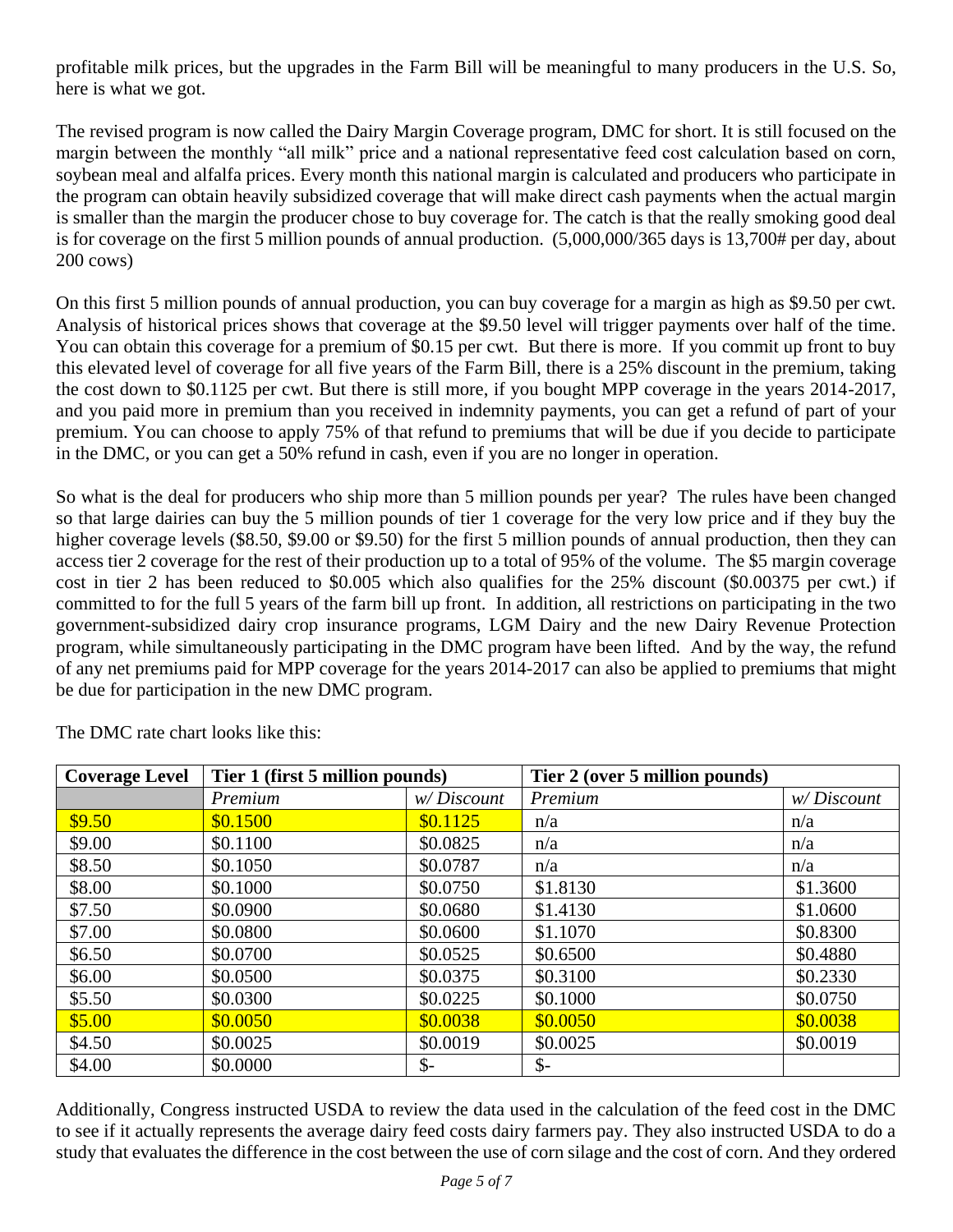USDA to revise monthly price survey reports to include prices for high-quality alfalfa hay in the top five milk producing states as measured by volume of milk produced during the previous month. So further tweaks in the DMC calculations may be coming.

Another DMC program detail you will have to live with is the production base that was established for the original MPP program. That was based on the highest production from your facility for calendar year 2011, 2012 or 2013 adjusted every year by the annual increase in national milk production. There will be no further upward adjustments during the life of this Farm Bill.

One other change in the Farm Bill worth noting is a change to the Class I formula. Since Federal Order reform in 2000, Class I prices have been set to be a differential (which varies by region) over the **higher of** either the class III (cheese) value of milk or the class IV (butter/powder) value of milk. Because in any month, one or the other might be higher, it makes hedging those costs for the Class I bottlers difficult.

They approached producers some time ago and asked for a change that would use the simple **average** of the Class

III and Class IV price as the Class I mover. A study was done and it was determined that the **higher of** feature since 2000 had added about \$0.74 per cwt. to the Class I price over those years. The processors agreed to support raising the Class I differentials by \$0.74 in exchange for producer support for moving to the average instead of the higher of Class III and IV. Congress agreed and instructed USDA to make this change in all the Federal Milk Marketing Orders.

On balance, Congress has done as much as they can for dairy farmers given the constraints of the budget and political realities.

I know there is a lot to digest here. I have scheduled a Farm Bill information webinar for Monday, December 17 at 1 p.m. PST where I will go over the details of the dairy portion of the Farm Bill and do my best to answer questions. If



*breakdown of the recently passed U.S. Farm Bill and what it means for California dairy farmers.*

## **All invited RVSP to Geoff for webinar link [geoff@milkproducers.org](mailto:geoff@milkproducers.org) 909-730-1240**

you would like to join me, send me an email or call or text me and I will get you the connection information for the GoTo Meeting webinar. You can email me at [Geoff@milkproducers.org](mailto:Geoff@milkproducers.org) or call or text me at 909-730-1240. All are invited.

\*\*\*

#### **Water wars; This week's battles**

*By Geoff Vanden Heuvel, Director of Regulatory and Economic Affairs*

While the elections took place back on November 6, the election results did not become final until this week. Proposition 3 was the water bond and it contained over \$1.4 billion of funding for Central Valley water projects. When all the votes were counted, Proposition 3 lost with 6,034,991 No votes to 5,879,836 Yes votes, which means if 77,577 voters who voted no would have voted yes it would have passed. The irony is how poor Proposition 3 did in the Central Valley. It lost in Kern County, passed narrowly in Tulare County, won in Fresno County, lost in Madera County, won narrowly in Merced County, lost in San Joaquin County and lost in Stanislaus County. The biggest project that needs immediate funding is the repair of the Friant Kern Canal, which was slated to